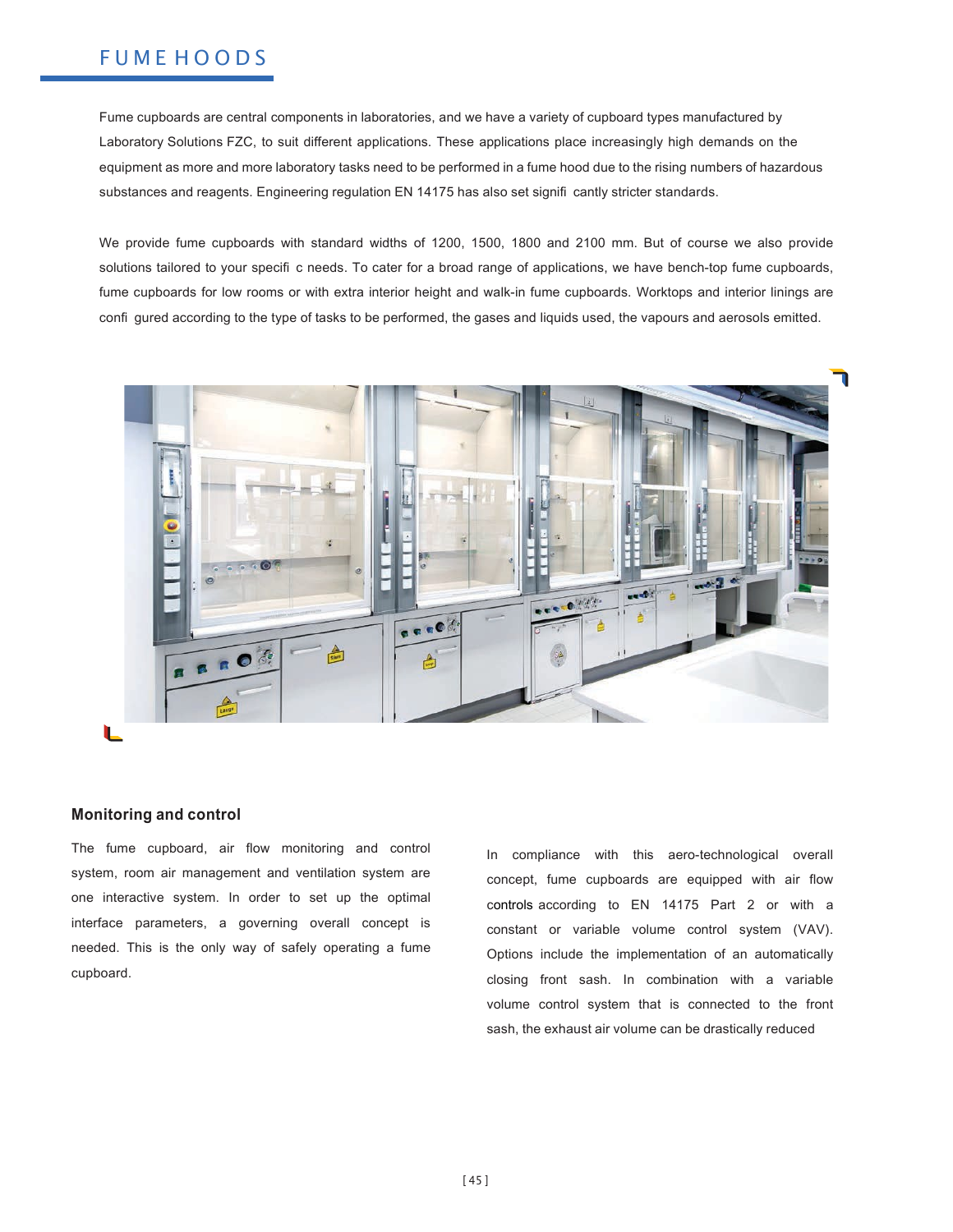controls according to EN 14175 Part 2 or with a constant or variable volume control system (VAV). Options include the implementation of an automatically closing front sash. In combination with a variable volume control system that is connected to the front sash, the exhaust air volume can be drastically reduced.

# **Fume cupboard with Fire Extinguishing System (FES)**

FES fume cupboards feature a safety system for preventing fires. These fume cupboards feature an automated fi re prevention system, thus allowing for 24- hour or unattended operation. The combination of fume cupboard and fire extinguishing system guarantees round-the-clock safety.

The FES system includes a compressed gas generator, thermal and/or optical (UV) fi re detector, control devices, optical and acoustic warning devices as well as a push-button for manual activation. In the event of fi re, the front sash is closed and exhaust damper and media supply are shut off. The compressed gas generator is started, argon gas is released via the distribution rail to flood and immediately extinguish the fi re. At the same time, acoustic and optical warning signals are triggered, and information is passed on to the in-house building management system and the fi re brigade.

# **Special fume cupboards according to DIN 12924 - Part 2**

Special application fume cupboards according to DIN 12924 Part 2 are used for open dissociation processes. These fume cupboards feature ceramic or polypropylene lining and are fi tted with a main exhaust duct. They are used when working with aggressive media such as sulphuric acid, perchloric acid, hydrofluoric acid or aqua regia. Fume cupboards



can be fi tted with a gas scrubber to prevent harmful gases leaking into the atmosphere. The absorption device operates in fully automatically. The scrubbing fluid is filled and refilled via a fluid level monitor. The electrical conductivity of the fluid is continuously monitored. Additionally, the system can be augmented by installing a waste water neutralisation unit in the base cabinet to neutralise acidic or alkaline waste waters.

# **Radioisotope and filter fume cupboards according to DIN 25466**

Radioisotope fume cupboards are designed according to the specifi cations of DIN 25466, fully compliant with the strict regulations on radiation protection. Interior lining and worktop are made of stainless steel or polypropylene. The upper section of the cupboard contains a two-stage fi lter unit (pre-fi lter, particle fi lter). These cupboards can also be equipped with fourfold fi Itering, consisting of a pre-fi Iter, particle fi Iter, carbon and abraded matter by adding a laterally mounted element.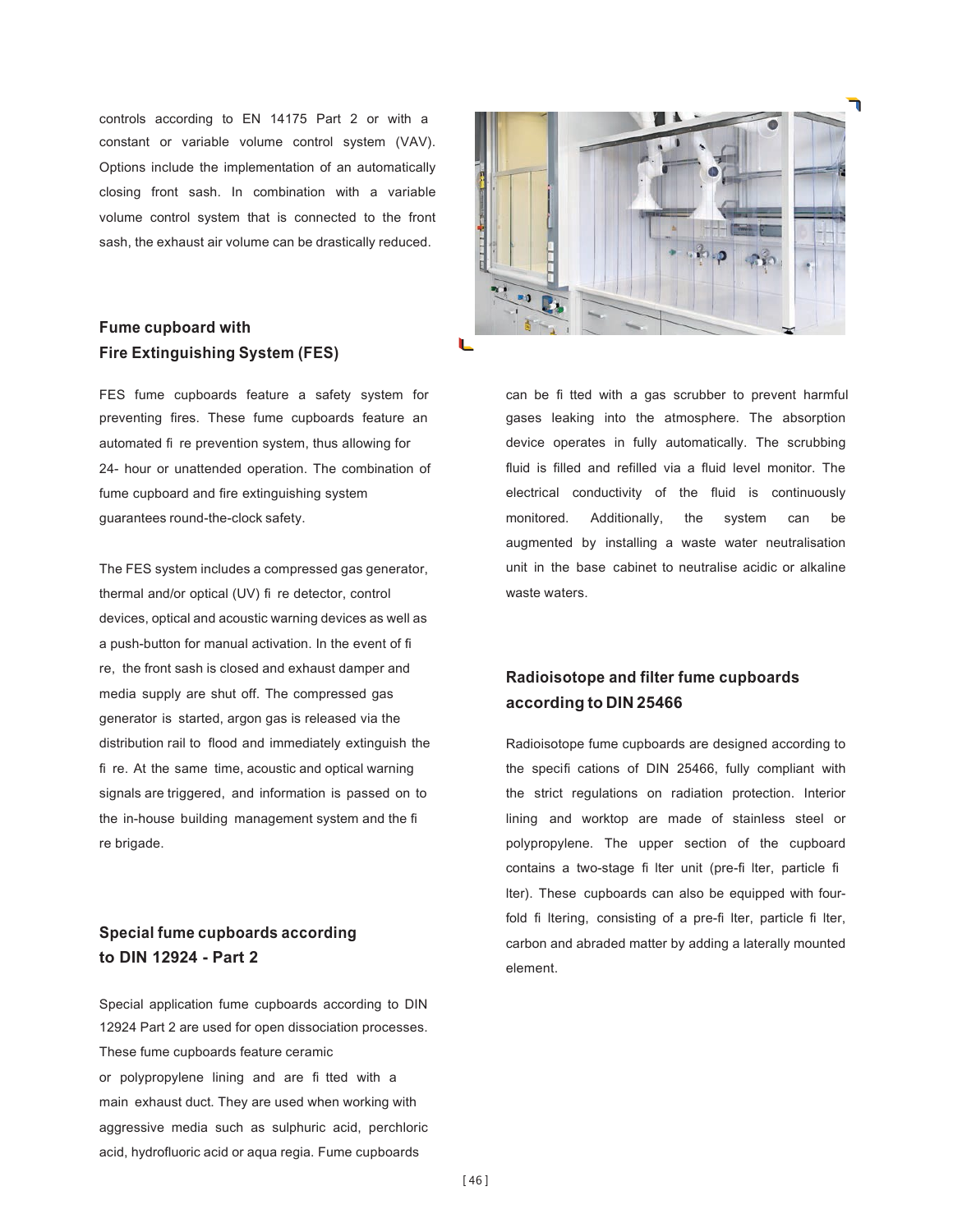# Bench Mounted Fume Hoods to EN 14175

By defi nition, the purpose of a fume cupboard is to prevent gases, fumes or suspended matter from escaping into the laboratory by means of specifi c design features and air ducts. They are also intended to prevent a dangerous explosive atmosphere in the laboratory, and the front sash protects laboratory staff against a spill of a harmful substance or flying debris or glass splinters. Our proven designs comply with all these demands and ensure maximum safety in the laboratory.

The standard fume cupboard features melamine interior lining, ceramic worktop, stand mounts and lighting. Electric sockets and services (water, gases, pure gases) are installed according to your needs, and base cabinets can be combined as required.

### **Interior lining**

Melamine Polypropylene Stainless steel Stoneware (Ceramic) Phenolic Resin

# $\rightarrow$

Benchtop Fume Hood with Melamine front panel

| Width                                                                                | 1200              | 1500              | 1800              | 2100              |
|--------------------------------------------------------------------------------------|-------------------|-------------------|-------------------|-------------------|
| External dimensions                                                                  | 1200 x 945 x 2748 | 1500 x 945 x 2748 | 1800 x 945 x 2748 | 2100 x 945 x 2748 |
| Internal workspace 1                                                                 | 1160 x 740 x 1050 | 1460 x 740 x 1050 | 1760 x 740 x 1050 | 2060 x 740 x 1050 |
| Internal workspace 2                                                                 | 1160 x 740 x 1530 | 1460 x 740 x 1530 | 1760 x 740 x 1530 | 2060 x 740 x 1530 |
| Recommended volumetric<br>exhaust flow $(m3/h)$                                      | 400               | 530               | 660               | 790               |
| Recommended volumetric<br>exhaust flow (m3/h) with<br>supportive air flow technology | 350               | 450               | 560               | 680               |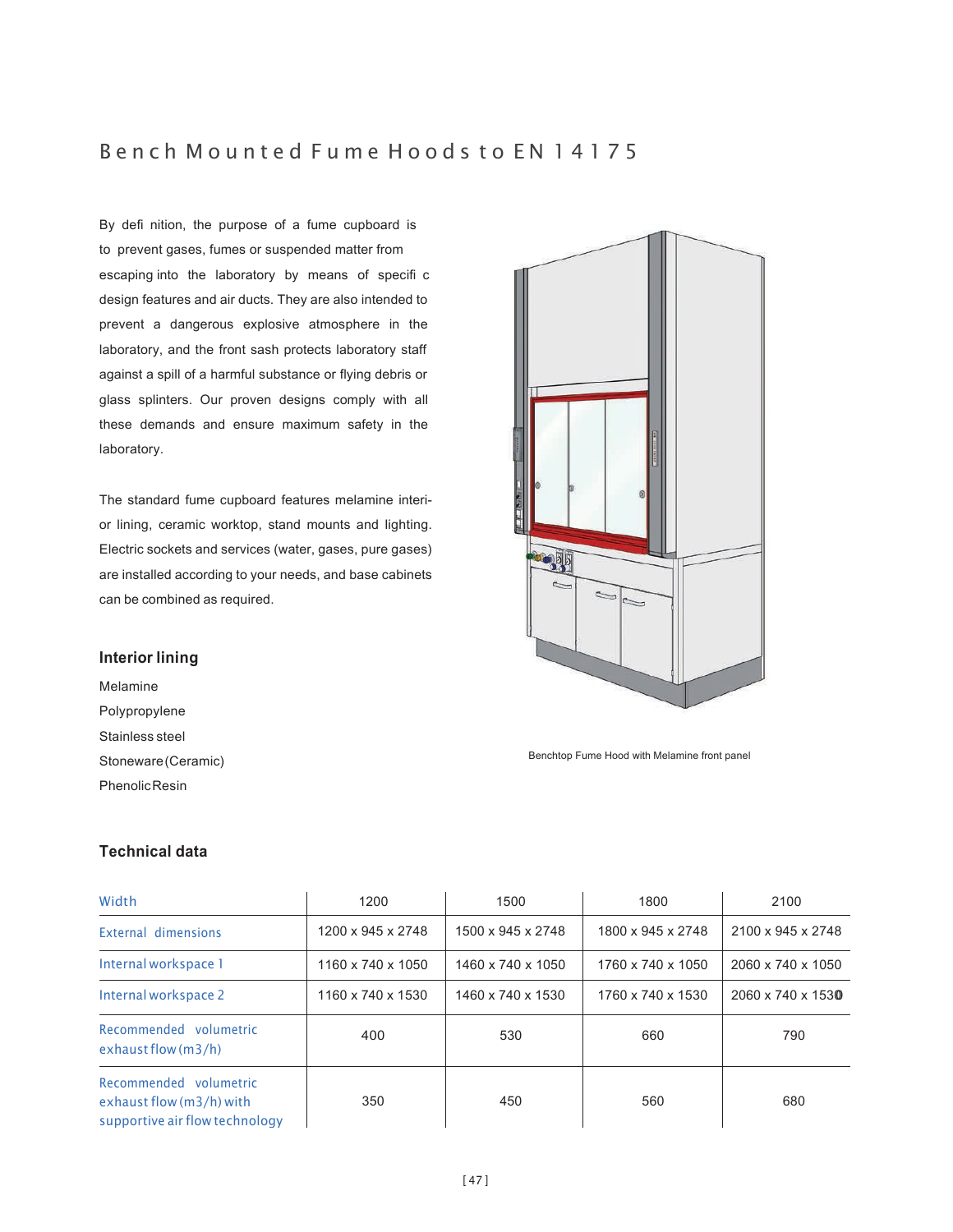Good visibility even in the upper part of a fume cupboard is particularly important for tall test set-ups. This model features a frame with two laterally sliding safety glass windows instead of a solid front panel, enabling easy reach into the upper part of the fume cupboard.

If the focus is primarily on visibility and easy reach into the upper part of the cupboard is less important, this cost-saving solution is equipped with fi xed upper front glazing.



Fume Hood with front Sliding safety glass Fume Hood with front fi xed safety



### **Bench Mounted Fume Hood Models**

| Interior Lining<br>Material | Part#<br>1200W | Part#<br>1500W | Part#<br>1800W | Part#<br>2100W |
|-----------------------------|----------------|----------------|----------------|----------------|
| Melamine                    | FB12011        | FB15011        | FB18011        | FB21011        |
| Polypropylene               | FB12012        | FB15012        | FB18012        | FB21012        |
| Stainless Steel             | FB12013        | FB15013        | FB18013        | FB21013        |
| Stoneware (Ceramic)         | FB12014        | FB15014        | FB18014        | FB21014        |
| <b>PhenolicResin</b>        | FB12015        | FB15015        | FB18015        | FB21015        |

*\*Change second last digit for selecting top front panel:*

*Melamine (standard) 1*

*Sliding Safety Glass 2*

*Fixed Safety Glass 3*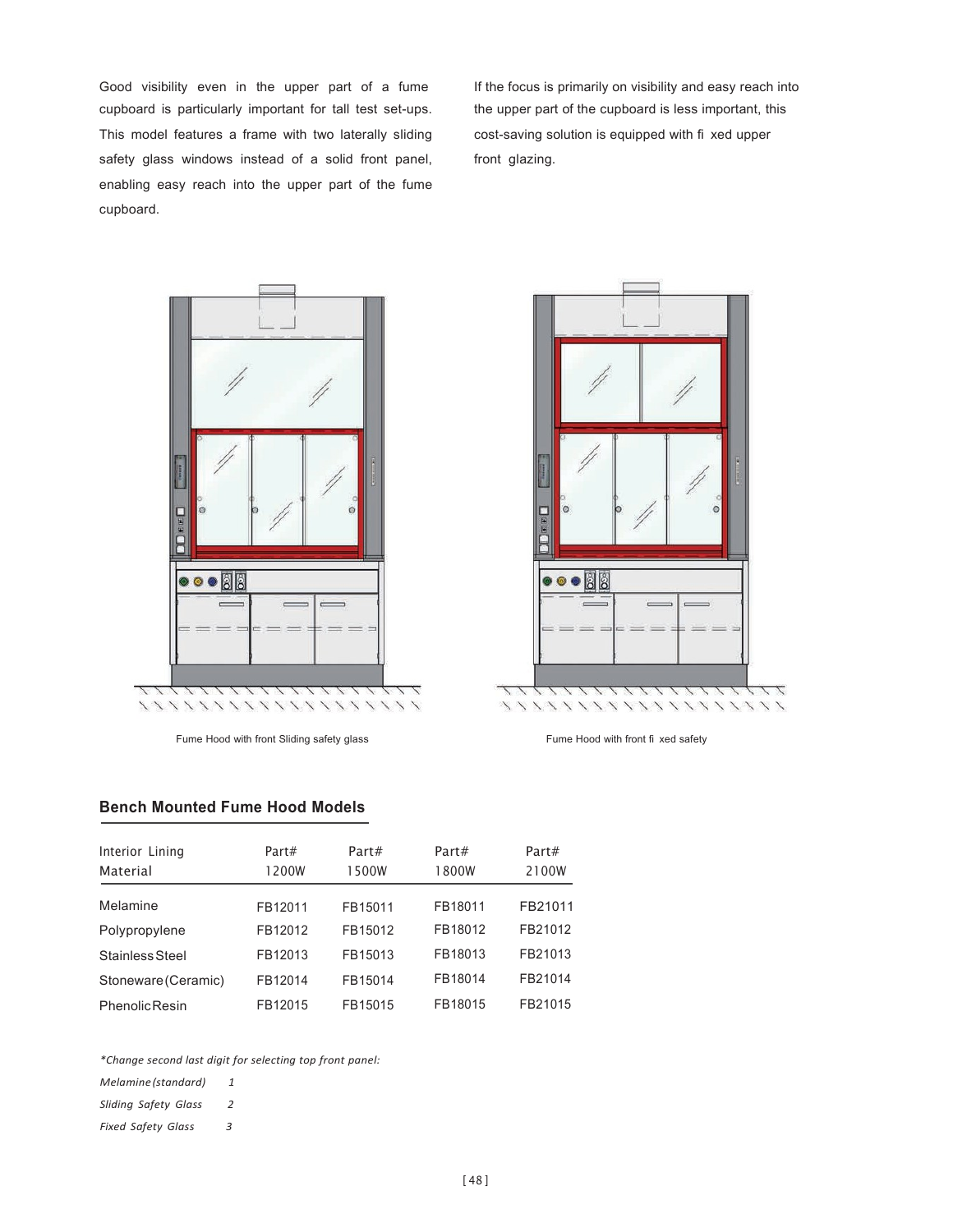# Fume Hoods for low rooms according to EN 14175

Laboratories normally provide clear heights of at least 3 m. If, however, rooms are lower, standard fume cupboards with structural heights of 2738 mm cannot be installed and special fume cupboards for low rooms must be used.

Owing to a separated front sash (twin-sash), which does not extend beyond the fume cupboard' s structural height, these fume cupboards have a height of 2400 mm. The side walls of all fume cupboards can be fi tted with flap gates to allow for lateral introduction of cables, tubes or pipes into the fume cupboard.



### **Bench Mounted Fume Hood Models for Low Rooms**

| Interior Lining<br>Material | Part#<br>1200W | Part#<br>1500W | Part#<br>1800W | Part#<br>2100W |
|-----------------------------|----------------|----------------|----------------|----------------|
| Melamine                    | FL12001        | FL15001        | FL18001        | FL21001        |
| Polypropylene               | FL12002        | FL15002        | FL18002        | FL21002        |
| Stainless Steel             | FL12003        | FL15003        | FL18003        | FL21003        |
| Stoneware (Ceramic)         | FL12004        | FL15004        | FL18004        | FL21004        |
| <b>Phenolic Resin</b>       | FL12005        | FL15005        | FL18005        | FL21005        |

| Width                                                                                | 1200              | 1500              | 1800              | 2100              |
|--------------------------------------------------------------------------------------|-------------------|-------------------|-------------------|-------------------|
| External dimensions                                                                  | 1200 x 930 x 2400 | 1500 x 930 x 2400 | 1800 x 930 x 2400 | 2100 x 930 x 2400 |
| <b>Internal workspace</b>                                                            | 1160 x 740 x 1050 | 1460 x 740 x 1050 | 1760 x 740 x 1050 | 2060 x 740 x 1050 |
| Recommended volumetric<br>exhaust flow $(m3/h)$                                      | 400               | 530               | 660               | 790               |
| Recommended volumetric<br>exhaust flow (m3/h) with<br>supportive air flow technology | 350               | 450               | 560               | 680               |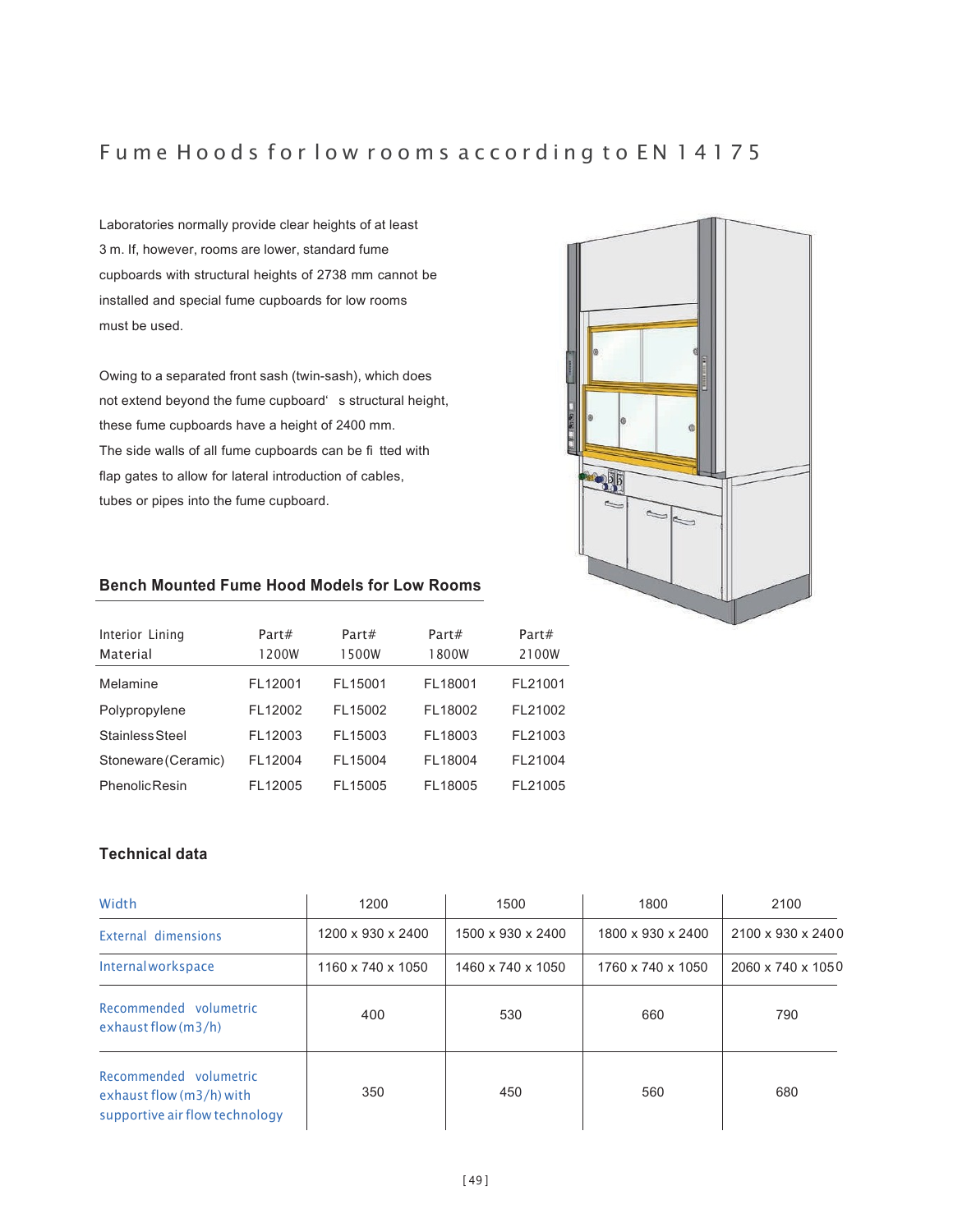# D is till a tion Fume Hoods according to EN 14175

High-rising test set-ups require special fume cupboard designs. That is why the worktops of our low-level fume cupboards are mounted at a height of 500 mm. This provides for a clear interior height of 1940 mm. The front sash consists of two separate elements.

As with all fume hoods, a sturdy steel frame provides the supporting structure for the fume cupboard superstructure. All fume cupboards can be fi tted with composite safety glazing in the side in order to ensure good visibility into the cupboard' s interior.



## **Bench Mounted Fume Hood Models for Low Rooms**

| Interior Lining<br>Material | Part#<br>1200W | Part#<br>1500W | Part#<br>1800W | Part#<br>2100W |
|-----------------------------|----------------|----------------|----------------|----------------|
| Melamine                    | FD12001        | FD15001        | FD18001        | FD21001        |
| Polypropylene               | FD12002        | FD15002        | FD18002        | FD21002        |
| Stainless Steel             | FD12003        | FD15003        | FD18003        | FD21003        |
| Stoneware (Ceramic)         | FD12004        | FD15004        | FD18004        | FD21004        |
| <b>Phenolic Resin</b>       | FD12005        | FD15005        | FD18005        | FD21005        |

| Width                                                                                | 1200              | 1500              | 1800              | 2100              |
|--------------------------------------------------------------------------------------|-------------------|-------------------|-------------------|-------------------|
| External dimensions                                                                  | 1200 x 945 x 2748 | 1500 x 945 x 2748 | 1800 x 945 x 2748 | 2100 x 945 x 2748 |
| <b>Internal workspace</b>                                                            | 1160 x 740 x 1940 | 1460 x 740 x 1940 | 1760 x 740 x 1940 | 2060 x 740 x 1940 |
| Recommended volumetric<br>exhaust flow $(m3/h)$                                      | 500               | 630               | 760               | 890               |
| Recommended volumetric<br>exhaust flow (m3/h) with<br>supportive air flow technology | 450               | 550               | 660               | 780               |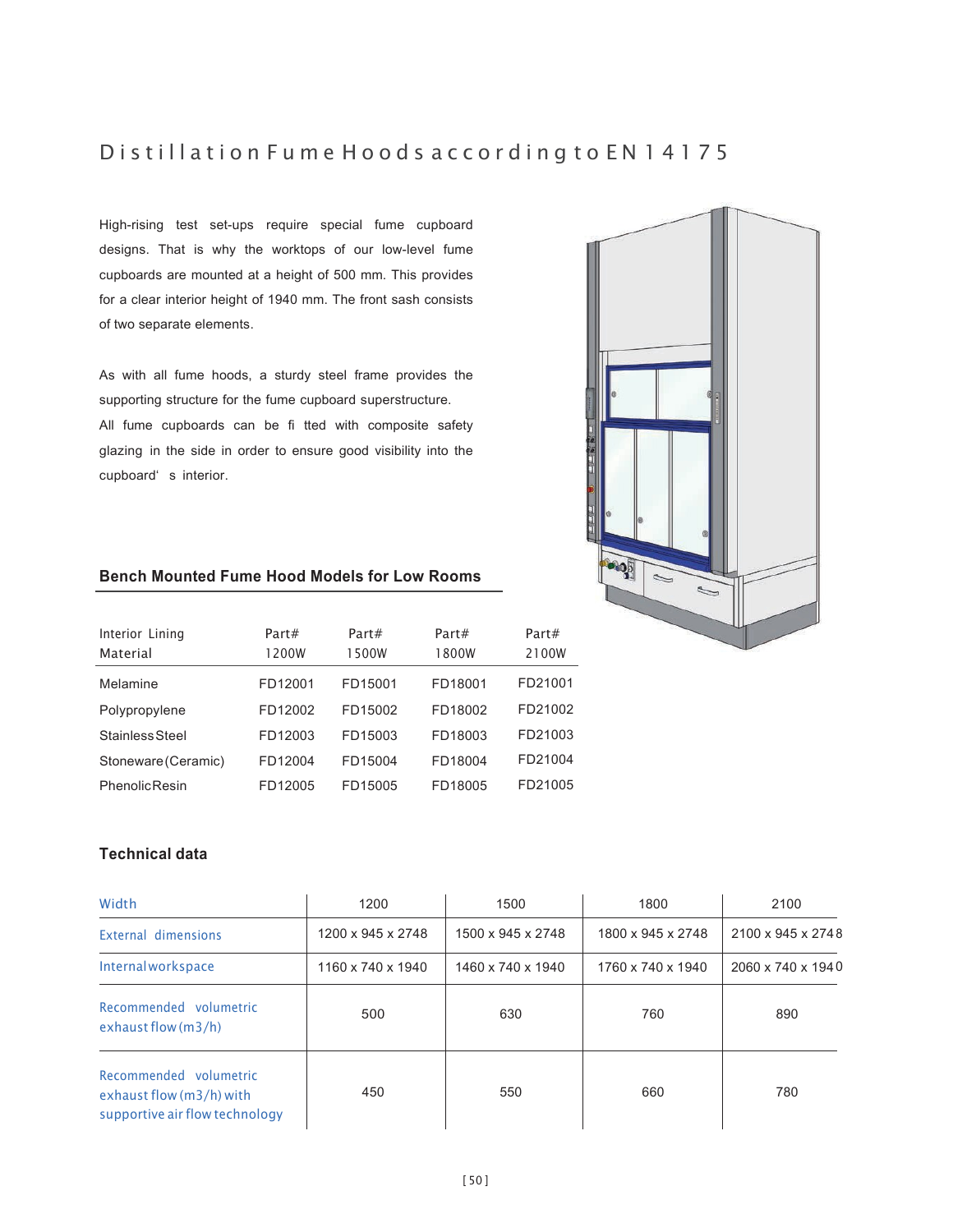# Walk-in Fume Hoods according to EN 14175

Walk-in fume cupboards are required when test set-ups are prepared on trolleys and moved into the fume cupboard. Also, an interior clear height of 2400 mm allows for particularly tall test set-ups.

The sink is placed into a lateral board, and taps and fi xtures are also mounted on the side wall. Electric energy is supplied via pylons and can be installed on either side. As with all our other fume hood models, electrical sockets can also be installed inside the cupboard.

### **Interior lining**

Melamine Polypropylene Stainless Steel Stoneware (Ceramic) **Phenolic Resin** 



Walk-in Fume Hood with Melamine front panel

| Width                                           | 1200              | 1500              | 1800              | 2100               |
|-------------------------------------------------|-------------------|-------------------|-------------------|--------------------|
| External dimensions                             | 1200 x 945 x 2748 | 1500 x 945 x 2748 | 1800 x 945 x 2748 | 2100 x 945 x 274 8 |
| Internalworkspace                               | 1160 x 740 x 2400 | 1460 x 740 x 2400 | 1760 x 740 x 2400 | 2060 x 740 x 2400  |
| Recommended volumetric<br>exhaust flow $(m3/h)$ | 600               | 730               | 860               | 990                |
|                                                 |                   |                   |                   |                    |